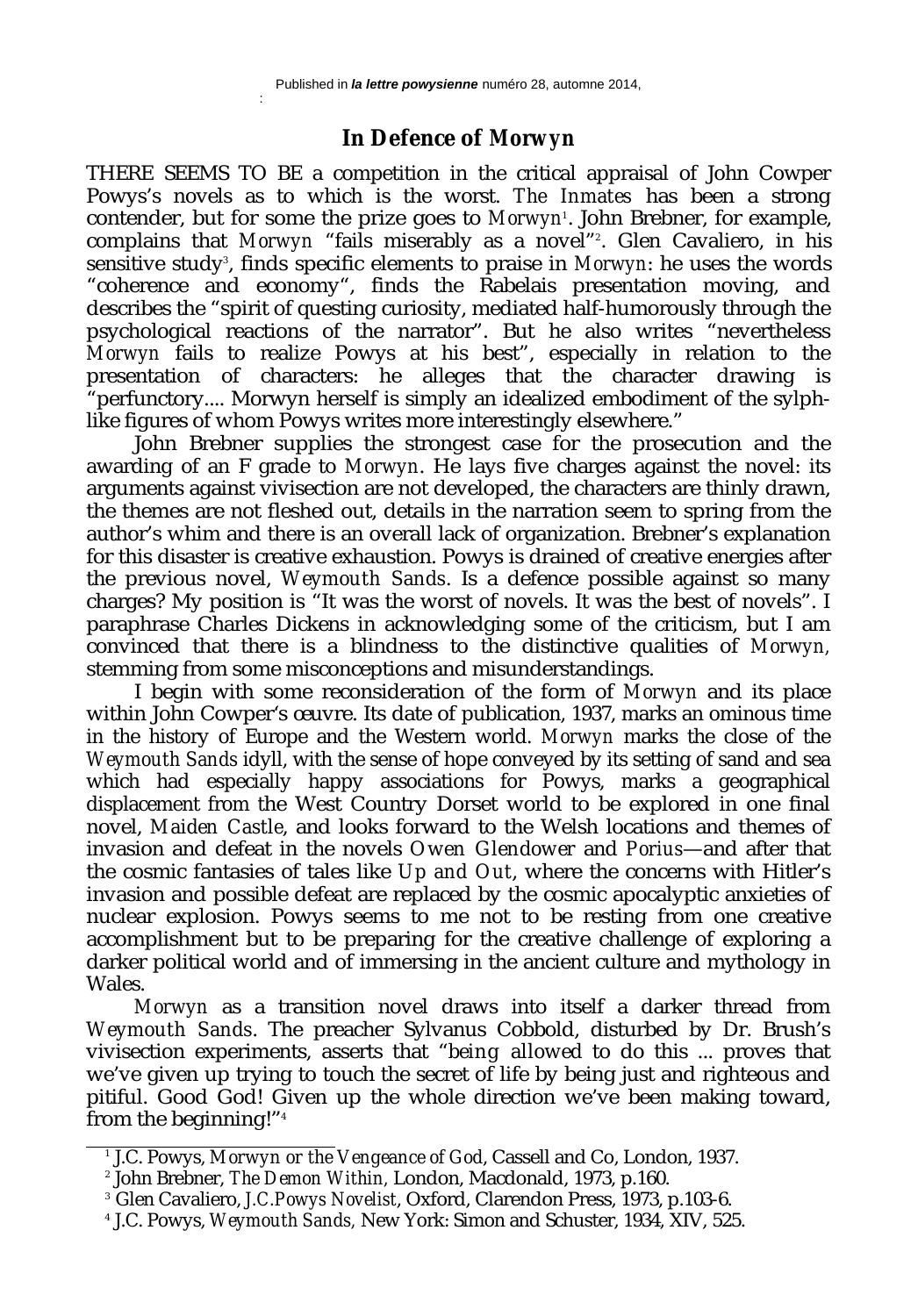"To touch the secret of life" is a deeply felt expression of the capacity of literary fiction and the aim of literary art. Powys himself describes *Morwyn* as "my anti-vivisection romance"5—a paradoxical description, suggesting dramatic confrontation of extreme opposites: scientific cruelty and the idealized, magical worlds of romance. What kind of romance is an "anti-vivisection romance"? "Anti-vivisection" suggests a satirical pamphlet, a realistic debate novel. "Romance" suggests a work of imagination and the pursuit of idealized personal relations. However the "romance" of *Morwyn* is an incongruous idealized pursuit by a narrator, an aged man, of a youthful girl which ends in a sad and rather cruel abandonment of the protagonist.

*Morwyn* seems to be a form *sui generis* and I argue that there has been a failure in recognizing this special nature, which has resulted in the kinds of strictures against it that a critic like John Brebner makes. First I would like to clarify what *Morwyn* is not. It is not a thesis narrative or study of a human problem, neither is it a traditional or conventional romance with an emphasis on the quest for an idealised love by a male hero. In order to pursue this perspective I need to make a brief excursion into the topic of vivisection and its background, and to look at another actual example of a novel that is an "anti-vivisection romance".

The topic has been seen as an obsessive and eccentric concern of John Cowper Powys. I have referred to its presence in *The Inmates* and *Weymouth Sands*. There have been defenders of the necessity for vivisections in the course of scientific research but no one has tried to defend it as a good in itself or a particularly desirable practice. Its existence makes most of us uncomfortable and many are deeply resistant to inflicting intense pain on animals. Nevertheless, Powys does present vivisection as an emblem of the worst and most demonic form of evil, a perspective that may seem exaggerated or disproportionate.

So much has this sense of disproportion been the case that it has aroused psychological speculation about the basis for Powys's concern. Speculators have not had to look far. In *Autobiography* we learn about Powys's self-confessed struggle with sadistic fantasy, the irresistible attraction to him for a long while of sadistic literature. We note the suavely presented figure of the Marquis de Sade in *Morwyn*. Powys also records in *Autobiography* that as a child he had wantonly dissected a live beetle and the revulsion and remorse he still felt for such an action.

The relation between extreme opposition to vivisection and the author's own confessed sadism is clearly significant—the one being a defence against or compensation or reparation for the other. When sadism does appear in Powys's fiction, especially *A Glastonbury Romance*, the reader recognizes a deep level of response rather than the presence of an obsession or compulsion in the author. In the characterizations of Owen Evans or Finn Cotter there is a genuine psychological depth of Dostoyevskyan or Shakespearean proportions.

The psychological depth evolves into a metaphysical depth: Powys confronts the presence of cruelty as a part of the nature of things and as a putative characteristic of a First Cause of a cruelty at the heart of human

<sup>5</sup> 'Romance' is the word which JCP uses for some of his novels. According to Glen Cavaliero, it applies to the kind of novel which "draws its inspiration from ballad motifs, traditional legends, saga, heroic or epic poetry." See *John Cowper Powys Novelist*, opus cit., p.10.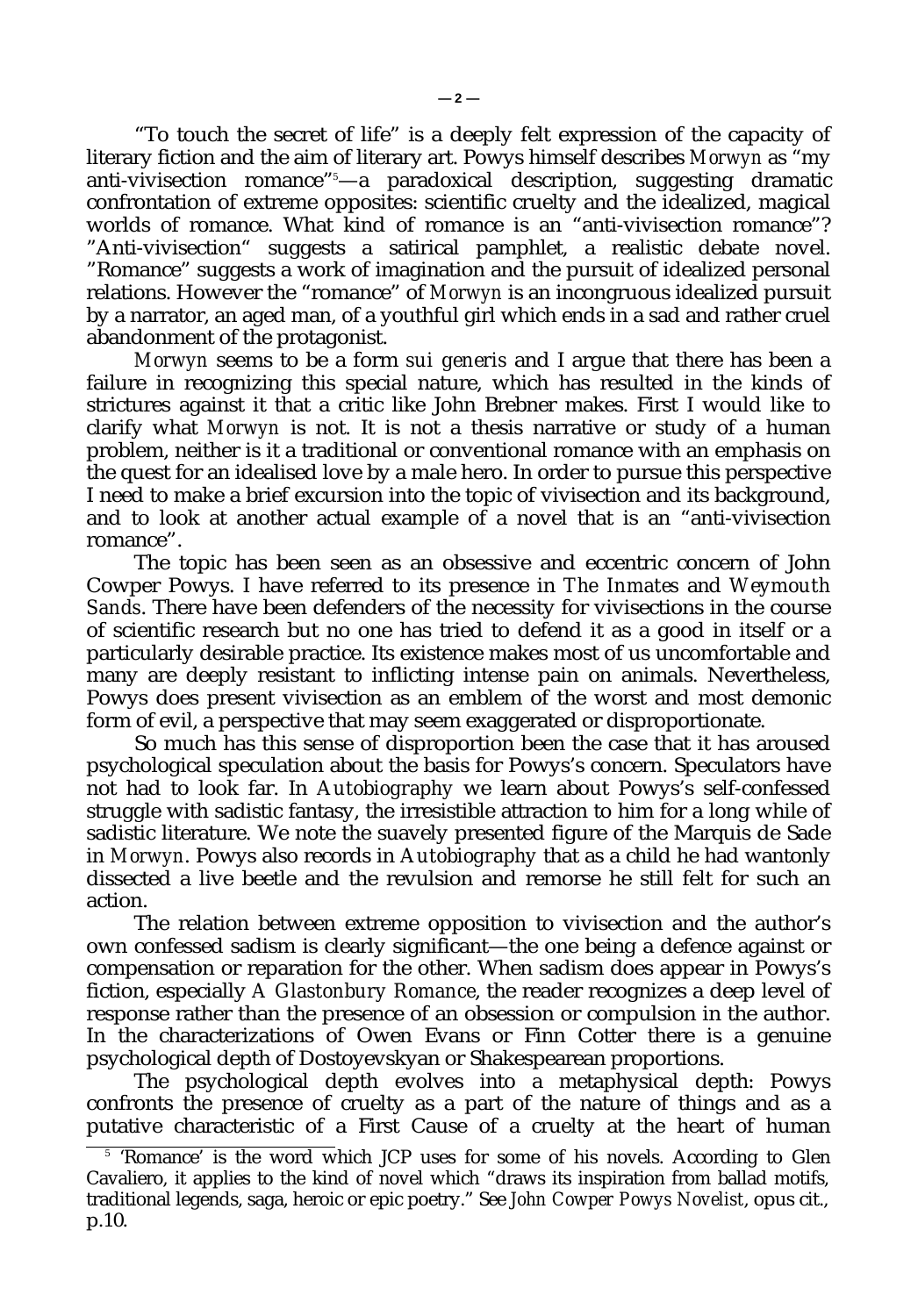experience, summed up by the quotation from *King Lear* that Thomas Hardy used to preface *Tess of the D'Urbervilles*: "As flies to wanton boys are we to the gods. They kill us for their sport".<sup>6</sup>

Psychological levels of cruelty do occur and are dramatized in *Morwyn* which continues the exploration of their psychological, metaphysical, even religious or theological significance. However I leave these depths for a while, to deal with J.C. Powys, member of the American Anti-vivisection Society and look at the historical background to this concern. The American Society developed at the same time as the British Society, and American founders travelled to Britain to meet with co-activists. After beginning an educational campaign it adopted the cause of complete abolition of live experimentation. Its members were based in Philadelphia and Pennsylvania, and women were especially active. As we know, Powys spent time in Philadelphia and Pennsylvania and addressed many women's groups in his lecture tours.

The major concern with vivisection starts in the 1870's when there was a very particular controversy $^{\scriptscriptstyle\prime}$  concerning scientific experiments on live animals in the interests of developing knowledge about human physiology. Conflictual public debate about the issue raged in British periodicals from the mid 1870's to the mid 1880's and extended into the law courts and the British Parliament. There were outstanding test cases. Eugene Mangan, a French physiologist publicly injected a live dog with absinthe, causing obvious suffering to the animal. The Royal Society for the Prevention of Cruelty to Animals brought a case against him. A Royal Commission was set up to look into the pros and cons of the practice of vivisection. In 1881 a celebrated London physiologist, David Ferrier, was brought to trial for cerebral dissection of a living monkey but he was acquitted.<sup>8</sup>

The controversy raged between opposing camps. For example, in 1881 the International Medical Congress professed live animal experimentation to be indispensable to future research. The French physiologist Francis Magendie and the Scots physiologist Charles Bell had conducted live experimentations, which led to important discoveries concerning the dorsal and ventral roots of the spine and their different functions. Further progress was, however, deterred because the protracted cruelty to animals in dissection affected the scientists themselves adversely. However, there were important scientific voices who spoke in favour of live experimentation, including T.H.Huxley, Charles Darwin and Louis Pasteur.

On the opposing side there were equally opposing voices from journalism, social action and literature. Frances Power Cobbe<sup>9</sup> wrote most powerfully and comprehensively on the anti-vivisection case in response to the trial of David Ferrier. However, most impressive and significant in this context is the eloquent chorus of almost every well-known literary voice in protest. Humanist, moral,

9 Frances Power Cobbe (1822-1904) was an Irish writer, social reformer, anti-vivisection activist, and leading women's suffrage campaigner.

<sup>6</sup> *King Lear,* IV, i.

<sup>7</sup> see T.S. Eliot, 'Wilkie Collins and Dickens' in *The Victorian Novel: Modern Essays in Criticism*, ed. Ian Watt, OUP 1971, pp.136-7.

 $^{\circ}$  My knowledge of this background was gained from the discussion on Science and Scientists in Lyn Pykett, *Wilkie Collins* in the series "Authors in Context", Oxford World Classics 2005, pp.186-9 and from the introduction by Steve Farmer in his edition of *Wilkie Collins, Heart and Science*. Broadview Literary Texts, Peterborough, Ontario 1957, especially in the Appendix B, The Vivisection Debate of 1870's and 1880's.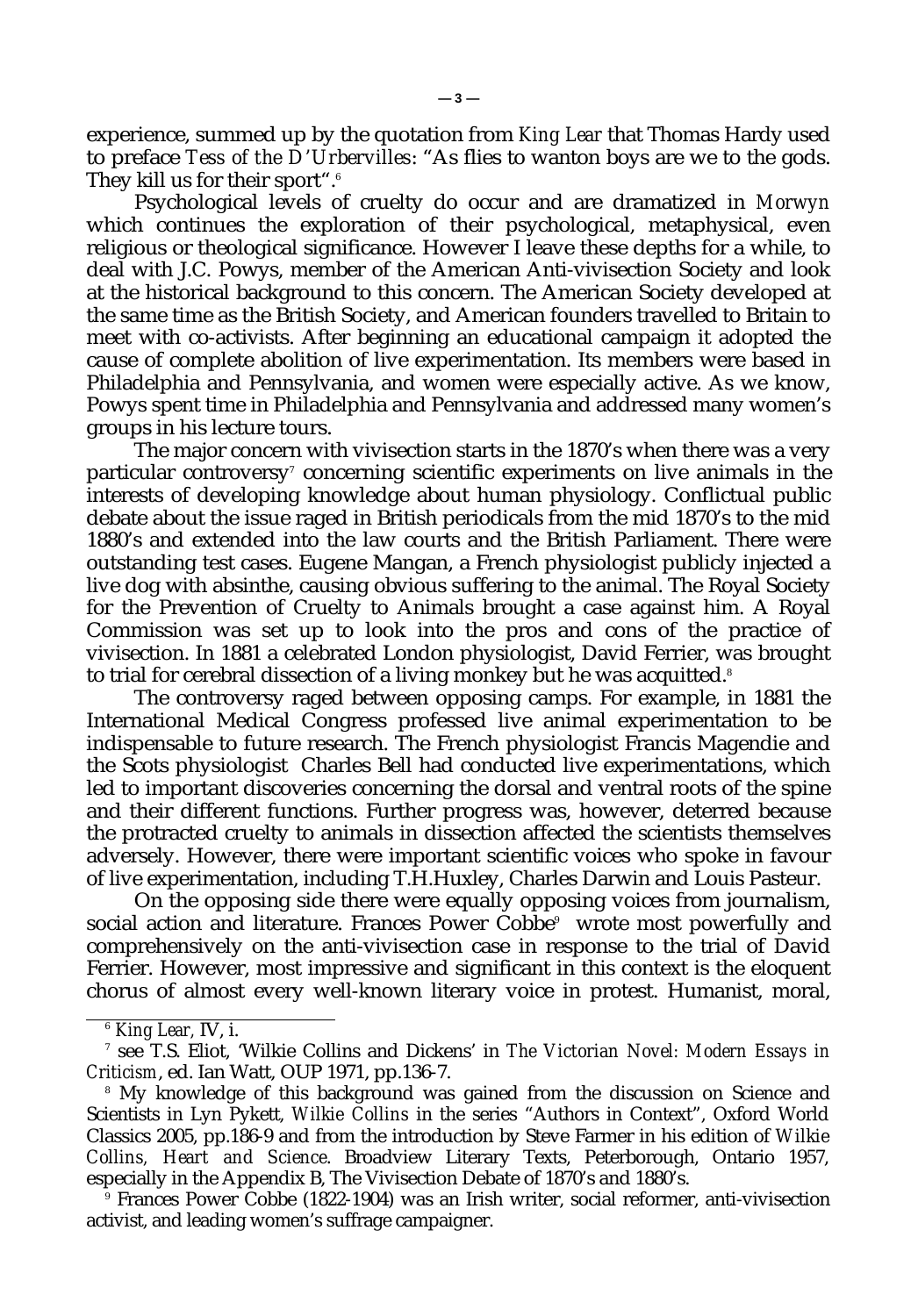aesthetic and existential issues were raised by Charles Dickens, Alfred Tennyson, Robert Browning, Lewis Carroll, Leo Tolstoy, Christina Rossetti and G.B. Shaw. The whole literary world expressed abhorrence, revulsion and dismay at the thought of a hell on earth created for animals, the lack of limits on the exercise of cruelty, the lack of scruple of those who indulged experimentation from idle curiosity at the expense of suffering and the social evil occasioned by the advancement of knowledge at the expense of human character.

The controversy extended into the early twentieth century up to the First World War. It flared up again strongly in 1903-1910 with the so-called Brown Dog Riots. In 1903 William Bayliss of the Department of Physiology, University College, London, was charged with unlicensed dissection of a brown terrier dog. He reacted with a libel trial at the Royal Courts of Justice and the judge presiding



Bayliss behind his lab bench during the 1903 libel trial reconstruction *from Wikimedia Commons*

described the issues as of national importance. The affair was the occasion for a second Royal Commission on Vivisection in 1906. Anti-vivisection supporters erected a statue of the brown dog in Battersea Park and the animal memorial was the scene of riots and disturbances, one involving a pro-vivisection march of one thousand medical students. In 1910 the statue was removed at night by 120 London police. A new statue was raised seventy-five years later in 1985. Public attendance at the 1903 trial was large and three literary notabilities wrote to apologize for not being able to attend: Jerome K. Jerome, Rudyard Kipling and, significant for the Powys connection, Thomas Hardy.

The First World War did divert attention away from this controversy, but in the lifetime of John Cowper Powys it surfaced again in the 1920´s with support from the Feminist movement, especially Emily Pankhurst.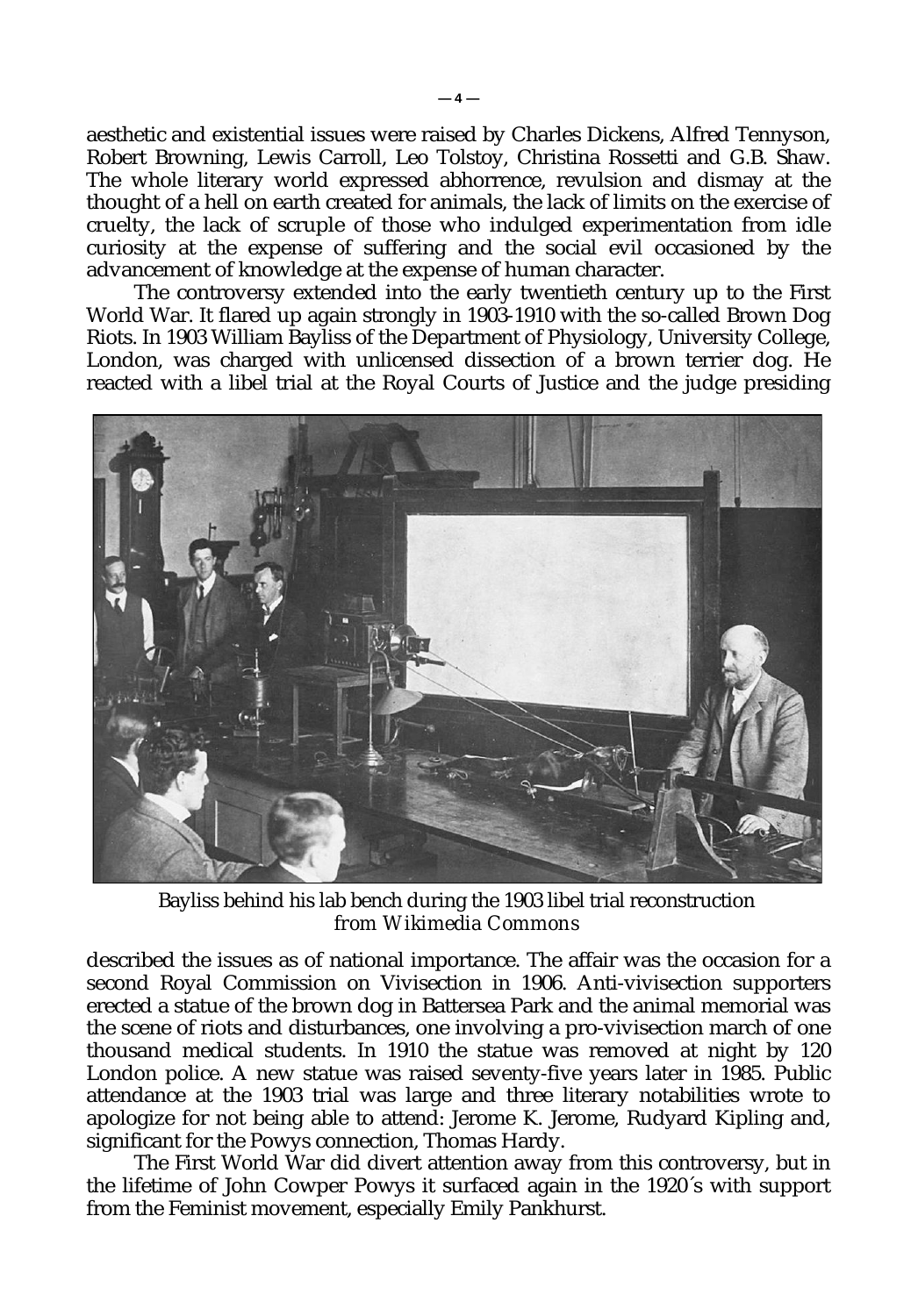The Victorian anti-vivisection controversy was the occasion for a unique battleground between two intellectual camps comprised of scientists on the one hand and the whole literary establishment on the other. The anti-vivisection battle became a conflict between two opposed world views and extended into a debate on the nature of our relationship to and use of living, non human creatures. No great works of literature were born from this dialectical energy. However there was one writer who did so respond with a romance novel on the anti-vivisection theme.

Wilkie Collins, a contemporary friend and colleague of Charles Dickens, is a writer far removed in period and nature from John Cowper Powys. Famous as the author of *The Moonstone* (1868), "the first, the longest, and the best of modern English detective novels", according to T.S. Eliot<sup>10</sup>, his novels have recently been reissued and valued for their social commentary as well as their entertainment value. Collins's output, apart from *The Moonstone* and the equally well-known romance *The Woman in White* (1860) was considerable. Many of his novels have been recently republished with scholarly commentary. Collins, like Dickens, was concerned with social problems, many the product of his early career in law, before he became a full-time writer, with Dickens's help. Concerns with marriage laws that affected those who were illegitimate and other legal marriage issues such as prevailing laws on inheritance, concerned novels such as *No Name* (1862) and *Armadale* (1866) which have recently been revived.

One experience in his own parental upbringing has a connection to J.C. Powys: Collins, like Powys, disappointed his father by not following his father's wishes that he should become a clergyman, or follow his father's profession as a painter. Nevertheless Collins's values were generally Christian values in an ethical sense and his compassion for victims was extended to illegitimate children, the blind, mentally afflicted individuals and the victims of vivisection.

The title of his anti-vivisection novel, *Heart and Science*<sup>11</sup>, written at the height of the controversy, is significant. Collins was an admirer of Frances Power Cobbe and he wrote the novel as his personal supportive contribution to her anti-vivisection combat. He was criticized for his pains by Swinburne who disliked the way Collins's fiction reflected specific social aims and issues. "What brought good Wilkie's genius nigh perdition? / Some demon whispered 'Wilkie! I have a mission.'" he wrote. However, as the title of the novel implies, the practice of vivisection is presented as a particular instance of a general tendency in experimental science to oppose itself to natural feelings. Collins attempts to distinguish good science from bad by defining good science as that which works in harmony with nature for the general good.

The novel reflects some general themes of the vivisection debate. For example, Lord Chief Justice Coleridge<sup>12</sup> opposed the enlarged claims of vivisectors by asserting that "there has been a degeneration and growth in heartlessness" and he defended animal sympathizers with the observation about animals: "The question is not can they reason, can they speak but can they

<sup>&</sup>lt;sup>10</sup> Quoted by Nancy Armstrong in 'When gender meets sexuality in the Victorian novel' from *The Cambridge Companion to the Victorian novel*, ed. David, Deirdre, Cambridge University Press, 2001, p.179.

<sup>11</sup> Wilkie Collins, *Heart and Science*, London, Chatto and Windus, 1883.

<sup>12</sup> J.D. Coleridge (1820-1894), Lord Chief Justice of England, great-nephew of the poet Coleridge. See The *Fortnightly Review*, XXVII, Feb. 1882, pp.225-6.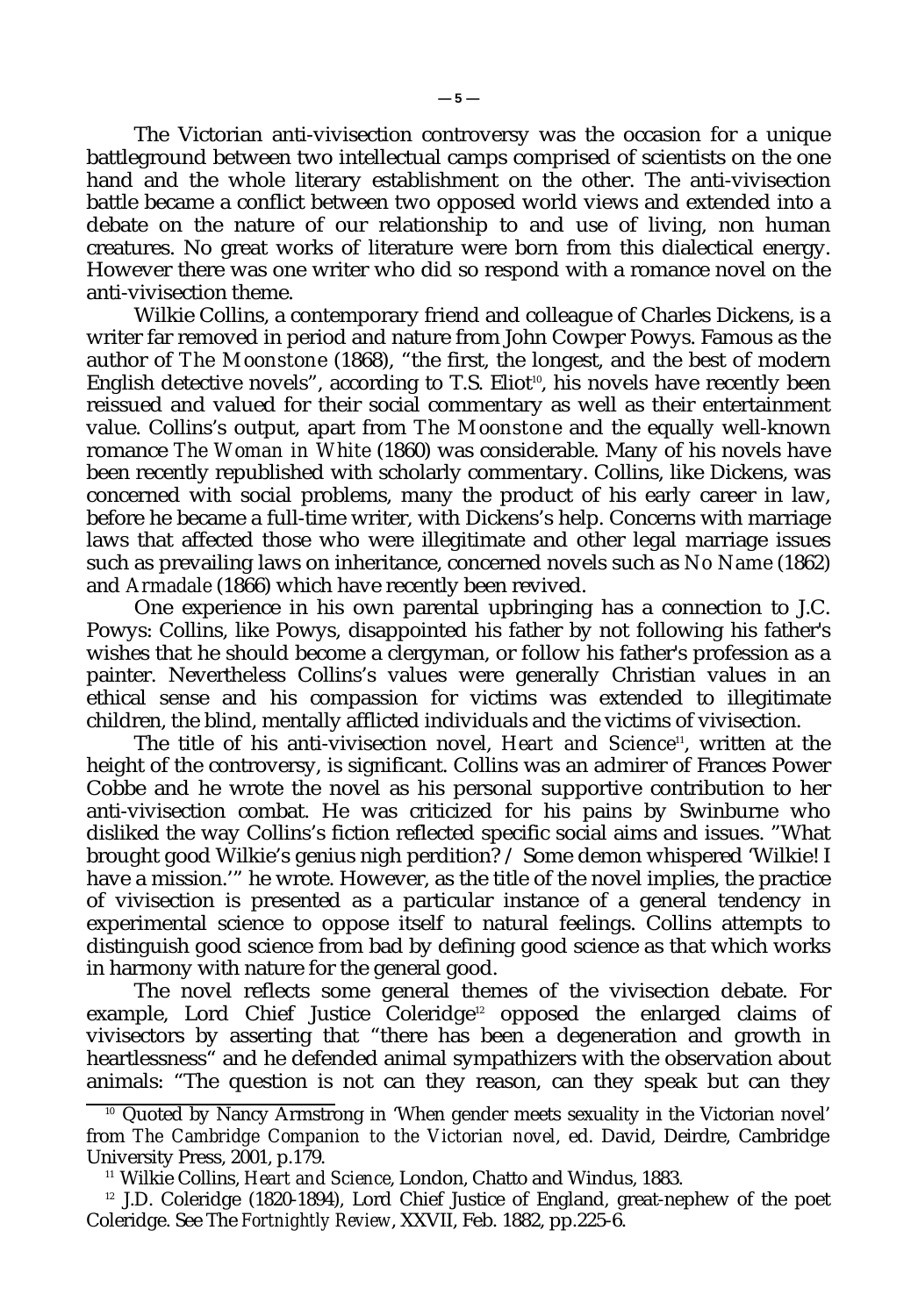suffer." One of the main characters in the novel, the sinister Dr Benjulia, is driven by sadism as well as by curiosity. His vivisection practice on a monkey and on dogs is conducted by suppressing his natural feelings. Rather than adopting false pretence, he performs cruelty "because he likes it."

Was J.C. Powys aware of this nineteenth century and early twentieth century context for the vivisection debate? I have found no evidence for such specific awareness. However, as a card-carrying member of the Anti-vivisection Society, as one who had earned a degree in history at Cambridge and remained with a keen interest and awareness of history, I think it likely that he may have been so aware. Certainly, both the vivisection debate and Collins's *Heart and Science* provide a context and a point of reference for Powys's work and underscore the relationship of Powys to a past community of famous writers who had engaged with this issue. It is not an eccentric topic and has an evolutionary history right up to the current period. Collins's novel stands as a contrast to *Morwyn* which is far from being a naturalistic novel about a social or cultural problem.

Although the perspectives of science and the perspectives of romance are presented as unbreachable opposites in both novels, the "romance" of *Morwyn* seems a stunted affair in comparison. The 'Captain', the narrator, who confesses that "what the human race meant by *love* is totally unknown to me"13 does claim to have "pity" for physical rather than mental suffering. However, he regards such pity as a curse. He reveals an inner self that enjoys nature and, though advanced in age, is attracted to and pursues young women and enjoys free, animalistic sexuality, as exemplified by his liking for the "broad-mouthed" Rabelais. However, his relationship with Morwyn is platonic and not sexual. This elderly narrator also complains that his son's "modern notions of sex" are alien to him. *Morwyn* is a very stunted love story, ending in a desertion of the narrator, which he is told by Morwyn is not necessarily final. However, the novel does not dramatize any restoration of the couple to each other. Neither is there any debate about vivisection in the novel of the kind clearly evident in Collins's *Heart and Science*. So, does the label "anti-vivisection romance" really apply?

The aspect of romance most relevant to *Morwyn* is the quest. The narrator/protagonist is forced into a journey that compels a degree of selfdiscovery and is essentially a descent into an underworld, into aspects of evil which have been and are aspects of human experience and very much a part of history. Brebner mentions *The Odyssey* and Dante as relevant models—the former indicating Powys's devotion to and literary preoccupation with Homer, manifest in works like *Homer and the Aether* and *Atlantis*. The journey downward into an underworld entailing dialogue with spirits of the departed famous in history—the Marquis de Sade, Torquemada, Rabelais and Socrates—certainly suggest the applicability of the Dantean model.

Commentators note that *Morwyn* is unique in having a first-person narrator and one distinct from the author. However, this narrator has occasioned further criticism of the novel on the grounds that he is deficient in any depth of characterization. The novel certainly has no deep psychological study of the kind achieved by Collins with Dr Benjulia. That he is individualized by his obsessive idealized attachment to Morwyn and his deep attachment to his dog, Black Peter, and experiences the psychological traumas of loss of both still does not satisfy the demands of critical readers needing a more rounded psychological portrait,

<sup>&</sup>lt;sup>13</sup> J.C. Powys, *Morwyn: or The Vengeance of God*, New York: Cassell, 1937, p.12..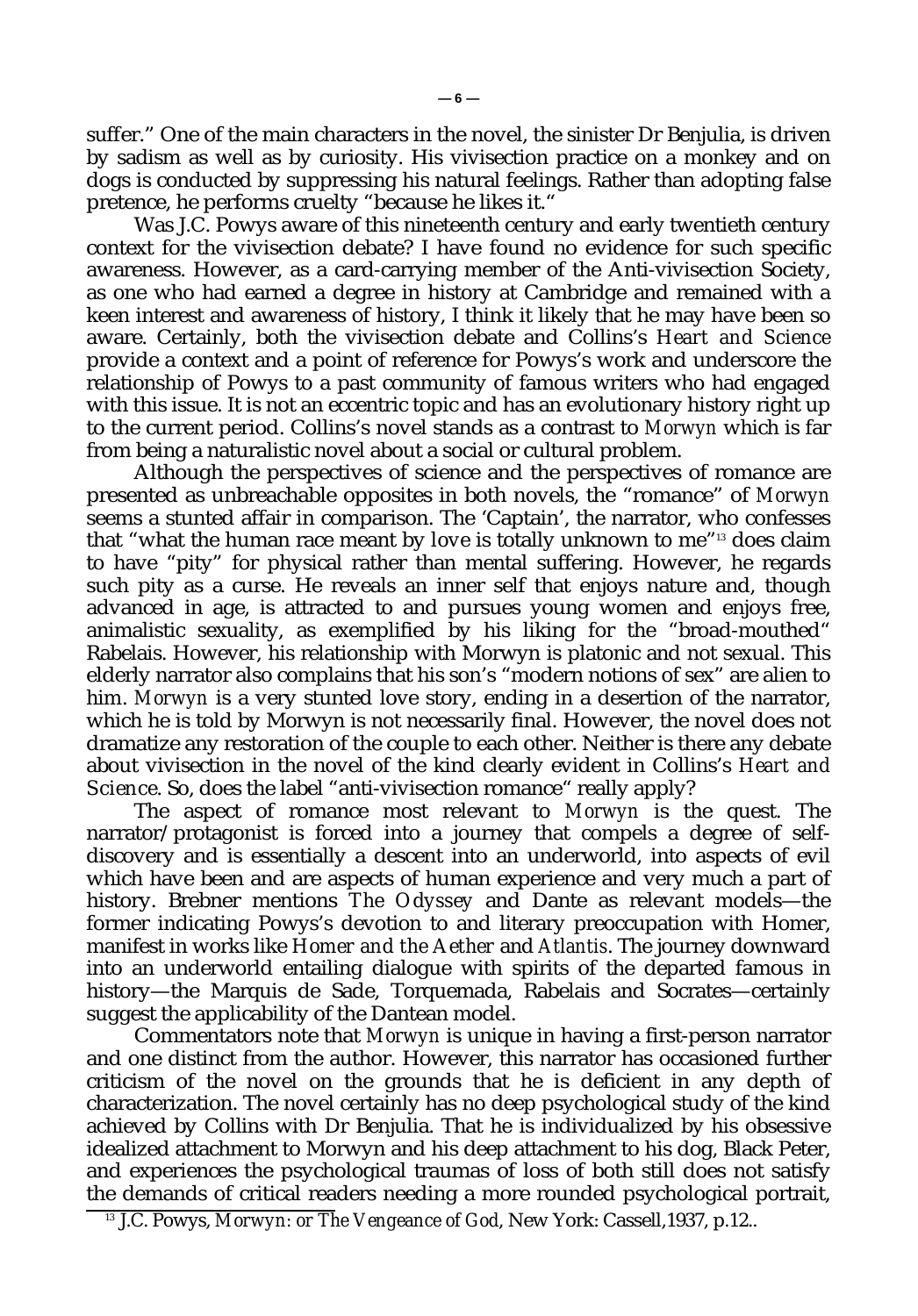or a romantic hero.

*Morwyn* does offer to the reader a relationship with an assortment of historically famous people: the already mentioned Torquemada, de Sade, Socrates and Rabelais and in addition a Welsh prophet, Taliessin. The novel also alludes to other famous figures of the past: Don Quixote and his author, Cervantes. Also in Part Four of the novel at the point where the author refers to Rhadamanthus and the demand for judgment of the Titan/victim there is an allusion to Swift´s *Gulliver's Travels*, specifically the episode of the Struldbruggs, the undying old men.

The allusion to Swift reflects also the presence in *Morwyn* of a tone very different from Romance—one of "saeva indignatio"14 against human cruelty with a satiric tone suggestive of the apocalyptic dystopia. I suggest that the perspective created by the author for his narrator is similar to the perspective imposed by Swift upon Lemuel Gulliver. Like Lemuel, the Captain journeys into hitherto unknown dimensions of human experience, in his case those of evil and sadism, some of which are reflected in himself. His pride and ego are drastically assailed and he has to confront a desolating abandonment of most of his illusions in the shape of his romantic pursuit of young female beauty, much faith in the good nature of his fellow man and even the devotion of his own dog. In Laputa Swift forced his reader and narrator to confront the restrictions of scientific ventures, divorced from experience and wisdom.

Quite unlike a romance or naturalistic social novel, *Morwyn* fulfills the aspects of the dystopia by presenting dramatically and sometimes comically quite horrific social and political perspectives through a protagonist, who, typical of the dystopian character, feels trapped and struggles to escape. He also questions not only social and political systems, but the whole cosmic order—what he refers to as "The System-of-Things"—as he experiences sometimes nightmarish perspectives of evil and cruelty.

There is poignant comedy in the presence of Black Peter, the narrator's dog in the novel. In the first of its five parts, a bond between Morwyn and the narrator is established. Morwyn's Welsh mother had died in childbirth but related to this loss is her deep interest in Welsh history and legend. The Captain is able to share this with her. She also shares an equally strong bond with Black Peter, especially because of the dog's intense capacity for a state of ecstasy as shown at this early stage of the novel in a closely described action in which we see Black Peter

turn completely over on his back and proceed to roll in an ecstasy of joy .... turn over on his belly, and with his feathery legs outspread like a young crocodile, work himself forward with his stomach pressed against the ground and his head upraised, while his liquid brown eyes remained fixed in delirious rapture upon my own.<sup>15</sup>

Glen Cavaliero comments that he is "one of the best-observed dogs in fiction. He provides a touchstone of reality at every turn."16 I would add that he is a central character in the novel, along with the human ones, marking and further revealing the demonic cruelty that lurks within human and other nature, a more sensitive marker of the presence of the "sadistic nerve" than any other being in the novel.

 $14$  "saeva indignatio": violent indignation, from Swift's epitaph in Latin, written by Swift himself.

<sup>15</sup> *Morwyn*, p.16.

<sup>&</sup>lt;sup>16</sup> Glen Cavaliero, op. cit., p.106.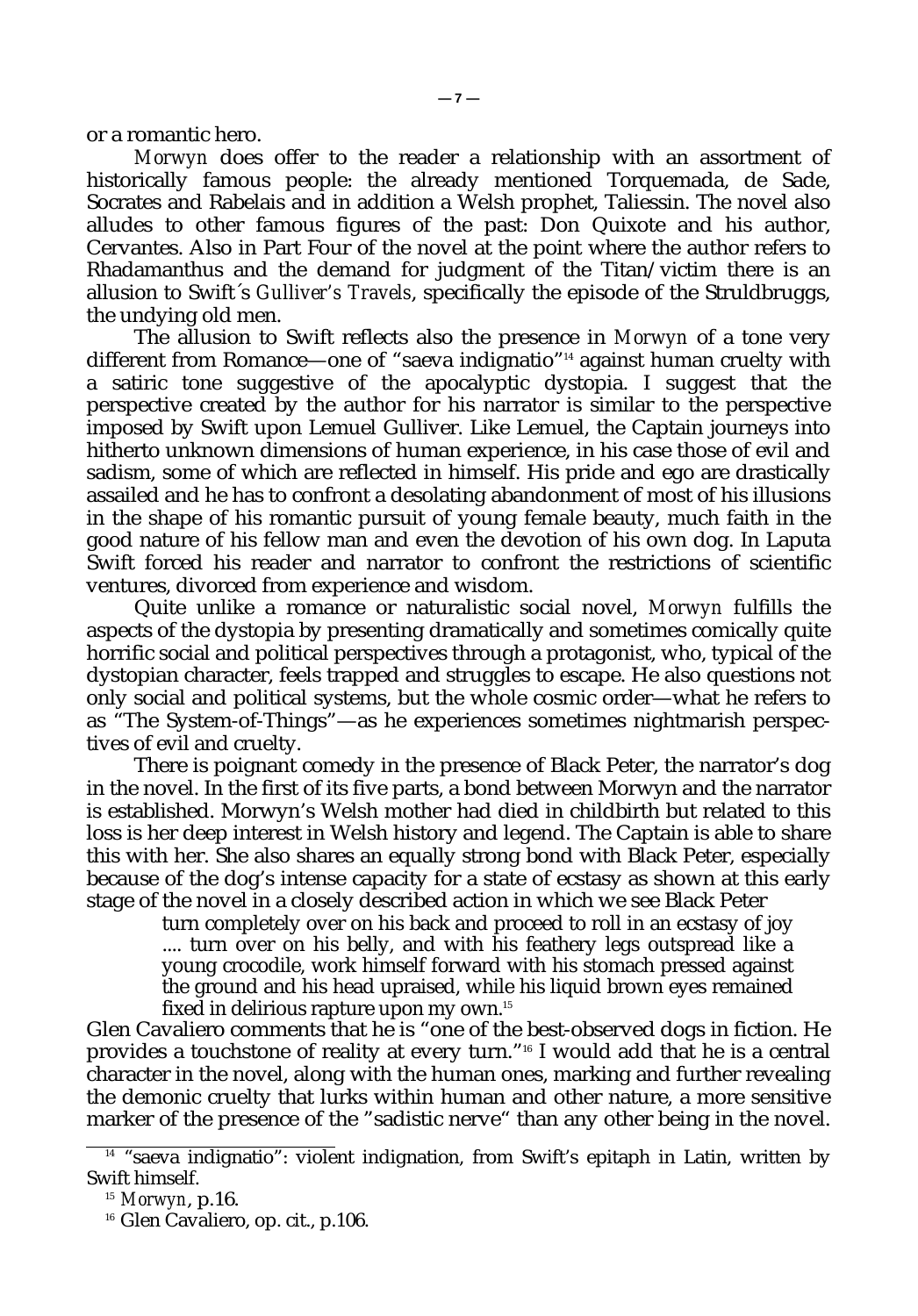He also reveals the limitation of the narrator's understanding.

I relate Black Peter to the statue of the brown dog despite Powys's distinctive individualising of him and the difference in colouring because of the emblematic function that dogs had in the context of antivivisection debate as the chief victims of animal experimentation. Black Peter's central role in the action reflects the same paramount concern with dogs as chief victims of physiological research as at the time of the early controversy in the nineteenth century.

At this point in the narration a significant word is first introduced which I will continue to explore. The 'invasion' comes in the form of the first appearance of Morwyn's father who 'invades' the harmonious trio of Morwyn, the narrator and Black Peter on a solitary shared walk<sup>17</sup>. Morwyn has an affection for her father even though he is "a tremendous vivisector"—admittedly a perfunctory characterization! This dimension of the father's character creates a rift with his daughter and shocks the narrator as he recognizes "a gloating response to some kind of horrible cruelty": Black Peter himself reacts against the father's visualizing of "effective straps" used to restrain an animal victim .



'The Great Day of His Wrath', by John Martin *c* 1853 *from Wikimedia Commons*

Next comes the central event of the first part of the narrative: the meteor that arrives as a major 'invasion' from space, throwing the narrator, Morwyn, Black Peter and Morwyn's father into an underworld. This meteor is described as creating "a ghastly crack in the order of things" and as a "horrible invasion of the cosmos by chaos".<sup>18</sup>

Two major historic representatives of sadistic cruelty appear in this shocking new scene: Torquemada, the Spanish Inquisitor, and the Marquis de Sade. An

<sup>17</sup> *Morwyn*, p.11.

<sup>18</sup> Ibid., p.29.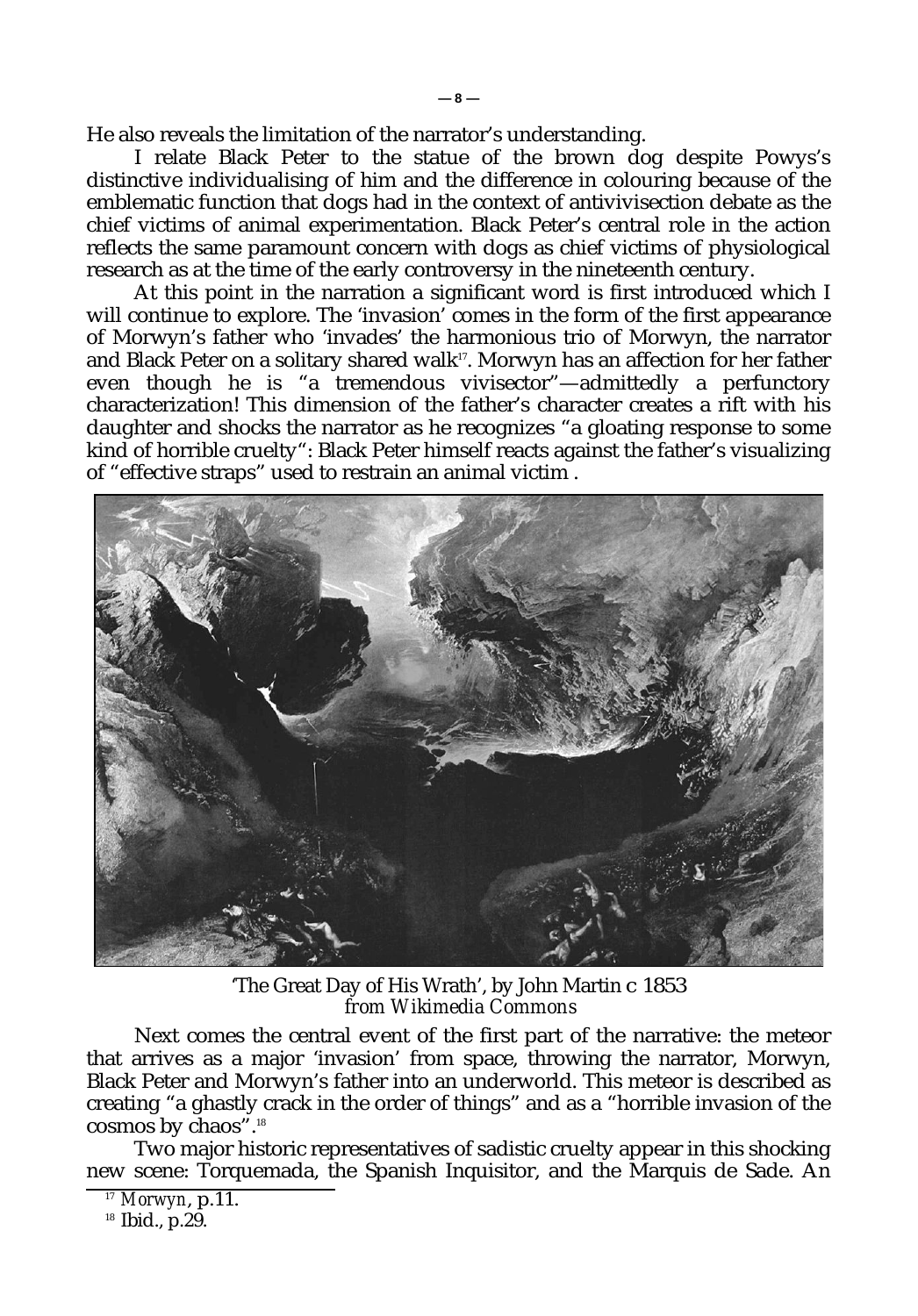education into the nature of cruelty has begun and the meteoric event establishes a new dimension of sadistic cruelty as now a feature of the historical process, or what Powys terms in this novel, "the System-of-Things". Now the possible evolution of qualities of pity and sympathy are opposed by a newly motivated tendency to cruelty. This scene is apparently the occasion for Powys to introduce implicitly into his novel some aspects of the state of the world at the time of its publication in 1937. In this new critical phase of history political, military and sensual cruelties are to be motivated and added to, by an element even more demonic. The Hell of this scene is marked by a new notice: not "Abandon Hope" but "Do as you Like"19. The suavely presented de Sade admits that he "pursued cruelty purely because of the sensual pleasure it gave me"<sup>20</sup>. But now there is a more demonic motivation appearing. The Inquisition prepared its way since it was able to justify its cruelty as done to save souls from the cruelties of damnation—no matter how much sadistic pleasure Inquisition practices may have derived from this pretext. Science and the "*mania* for knowledge" have entered the picture and even de Sade resists the motivation which gives rise to "more hardening to the heart" and is "more implacable to pity and sympathy, than what you are pleased to call my 'cult'"<sup>21</sup> .

This new meteoric invasion may also reflect the invasion of fascism into the political experience of Europe, the development of new cruel ideologies which are to unleash massive destruction upon the world as history. This new perverse idealism will result in using torture in prisons and plunging whole nations into the anguish of war. The ideological excuses are not accepted by the realisticallyminded Frenchman, de Sade.

Part Two clarifies the evils of false science which have brought not the most scrupulous use of anæsthetics (the nineteenth century anti-vivisectionists complained of the lack of anæsthetics in live experimentation) but the "best anæsthetics for Conscience our race has ever had."<sup>22</sup>

Scientific torture is done in the cause of increased knowledge: "why, the Devil himself must have invented that beautiful idea!"<sup>23</sup>, Powys exclaims through the mouth of de Sade, and the cruelty of unscrupulous religion is now replaced by the cruel superstition of Science.

Powys ushers in a new historical period in which an original effort will be made to divert the whole evolutionary purpose embedded in a universal order. This order is the "System-of-Things" gradually developing a sense of pity and compassion amongst its prejudice for chance and free will. Thus the new ethic of cruelty is a sidetracking of the System. The issue at stake is achieved by this new idea to torture for knowledge, to still conscience with the scientific purpose of prolonging lives. Humankind is becoming the victim of a new Grand Inquisitor, the Vivisector whose purpose is epitomized: "It's simply to substitute the cruel superstition of unscrupulous science for the cruel superstition of unscrupulous religion."<sup>24</sup>

<sup>19</sup> It may also be an allusion to the sinister Aleister Crowley's religion, *Thelema*: "Do what thou wilt shall be the whole of the law." Powys loathed him.[Ed.]

<sup>20</sup> *Morwyn*, p.57.

<sup>21</sup> Ibid., p.66.

<sup>22</sup> Ibid., p.99.

<sup>23</sup> Ibid., p.100.

<sup>24</sup> Ibid., p.109.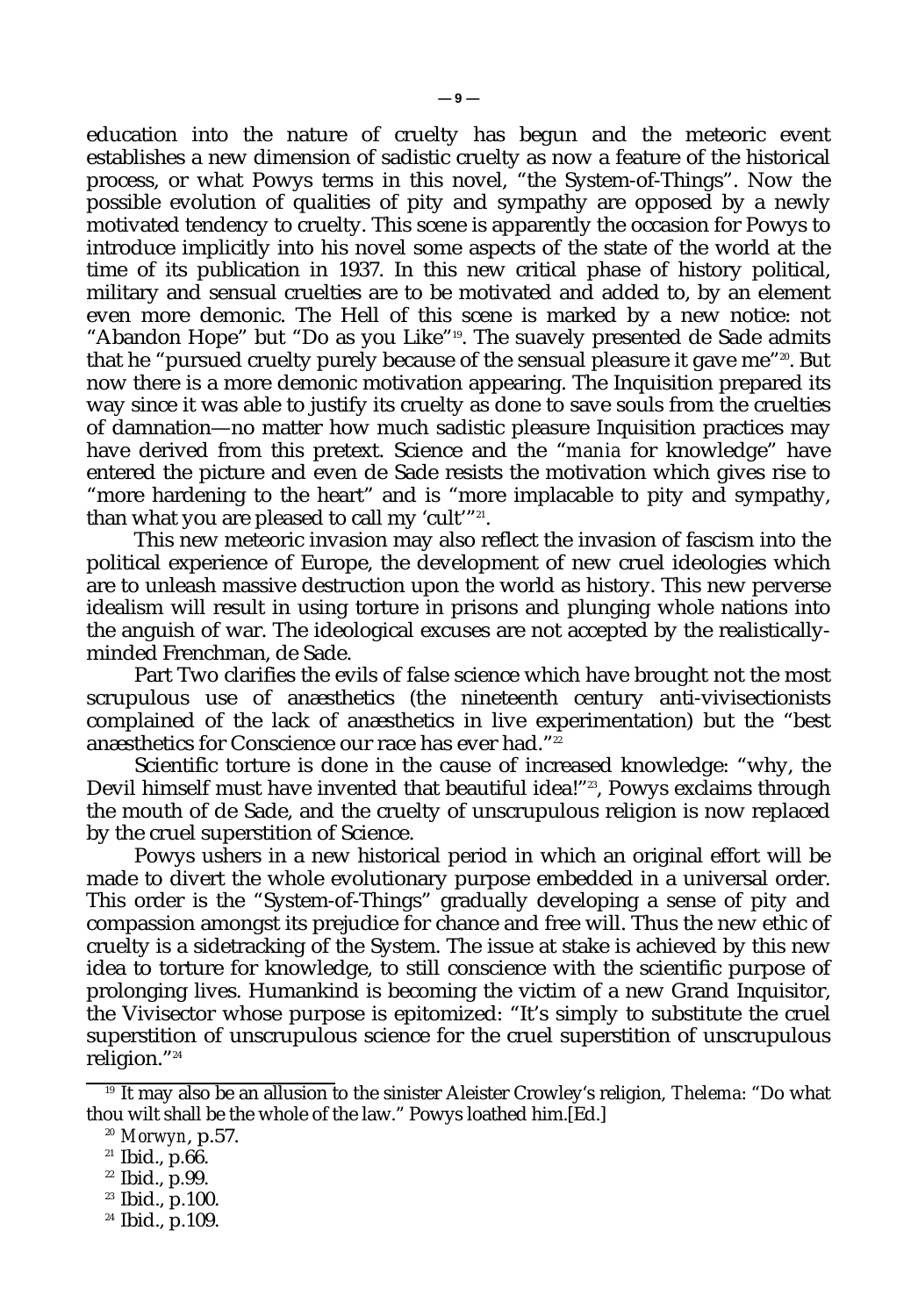Parts Three and Four of *Morwyn* take the reader into the deepest descent, into the abyss of uncertainty, of the extreme potential for cruelty in human experience. The roof and the floor of Hell disappear in a radical disruption of perspective and all certainty, and the characters travel at immense speed into realms apparently governed by hazard and chance<sup>25</sup>. This section is marked also by the appearance of a new prophetic voice, that of the Welsh poet, prophet and magician, Taliessin. Taliessin's appearance is timely for it provides a note of new possibilities in a cosmos which seems bent upon hellish cruelties. And the chaos itself is devoid of any hint of order. The scientists have joined forces with the theologians "*with the intention of driving us mad*" <sup>26</sup> in an orgy of sadistic ecstasy combining the worlds of religious festival with biological experiment. Taliessin pronounces a prophecy which combines grim realism with magical deliverance, warning that "more will perish because of Science than will live because of it"27. In the face of the increasingly demonic aspect of things the narrator becomes impatient even with Black Peter lying on his back in his 'ecstasy'.

Patience is difficult in the face of the free infliction of suffering on thousands. The narrator, exasperated by his dog's behaviour, says to him: "That´s right, fool!…Trust to the good, kind System-of-Things. Why, they´ll bake your guts by inches inside your living body before that ancient Snail moves the millionth part of an inch towards helping anybody!"<sup>28</sup> (Benjulia endorses baking dogs to study the effects of fever in *Heart and Science*. We are far from the world of Victorian sentiment.)

The narrator has a limited but human perspective which at least has the qualities of realism and outrage in the face of inhumanity. He struggles with a real metaphysical impasse before being answered by Taliessin's prophecy. There is a weak link in the reasoning of traditional Christian defenses of Providence. Is the necessity of Free Will any comfort to those caught in dimensions of extreme cruelty and suffering? Is the necessity of Free Will any comfort to those like Black Peter and Morwyn who face thousands of souls attracted to the prospect of torturing them? Perhaps Free Will should have been limited in order to place some limits on the extremes to which freely expressed cruelty can go ?

There is only a visionary solution which can at least establish hope in the face of a demonic physical reality. Taliessin is that voice of hope: he emphasizes that "To the great Spirit who renews the world, a creative Illusion is far more precious than a dead dissected Truth."29 And this creative illusion is asserted as a saving reality in two strong, positive proclamations of hope. First the narrator proclaims "*I know this for certain,* that the whole material cosmos is but a small part of the Reality of Life and that we all three—Morwyn, Black Peter and I—have something in us that's indestructible, something that belongs to a reality outside the astronomical universe"30. Then Taliessin declares "the great Spirit of the Cosmos is found in righteousness against unrighteousness, in good against evil, in mercy and pity against cruelty and injustice"<sup>31</sup>. Part Three closes with a vision of

- <sup>30</sup> Ibid., p.134.
- <sup>31</sup> Ibid., p.207.

<sup>25</sup> *Morwyn*, p.134.

<sup>26</sup> Ibid., p.131.

<sup>27</sup> Ibid., p.205.

<sup>28</sup> Ibid., p.130.

<sup>29</sup> Ibid., p.145.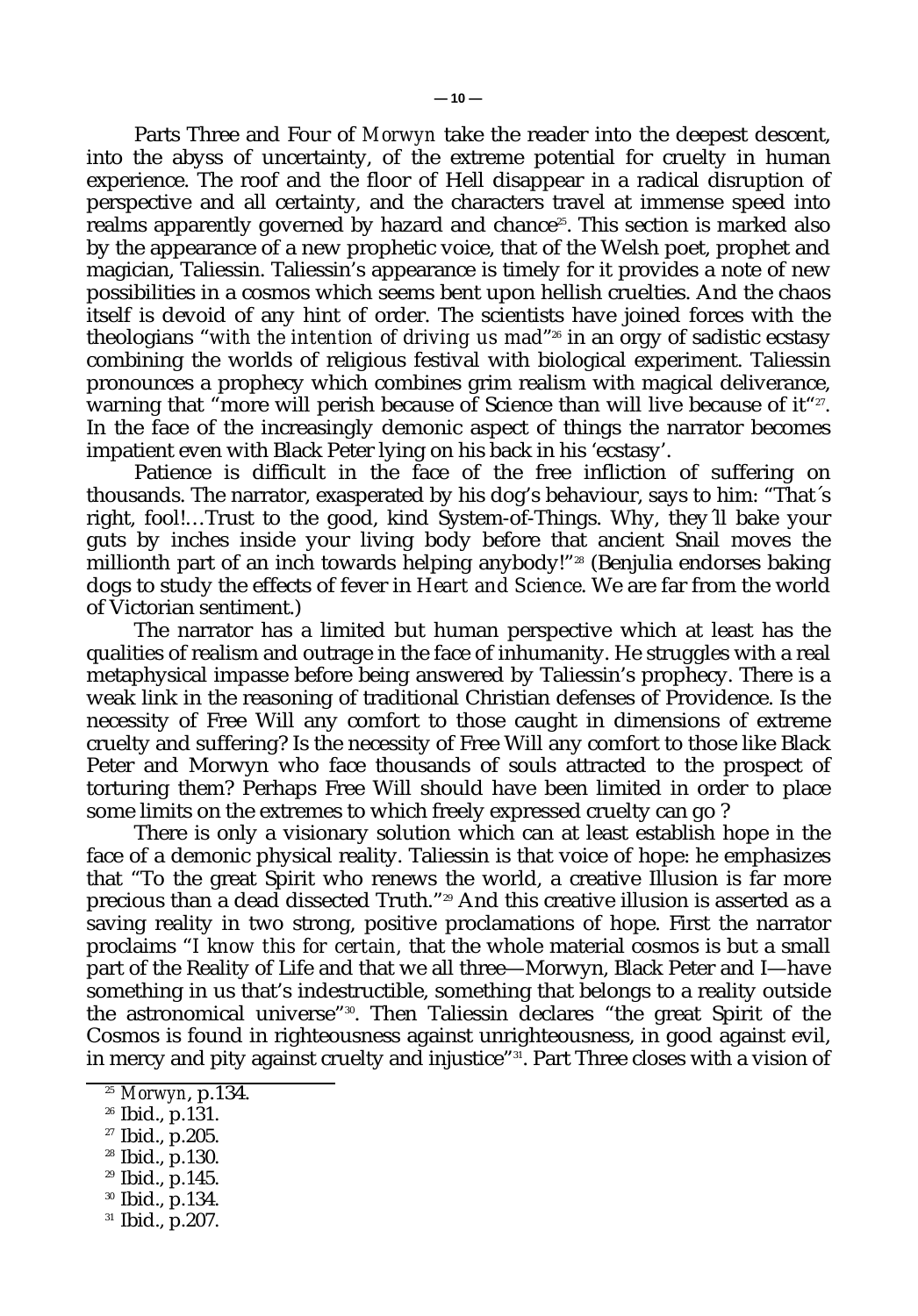Caridwen's Cauldron, the Great Mother against the vivisecting Father, and of Merlin, the embodiment of sleeping Nature, heaving up and lifting his hand in judgment $^{\scriptscriptstyle 32}$ .

However the visionary and imaginative levels of experience do not abolish the level of reality for those who live in a physical universe still existing within the only partially realized salvation of the ultimate evolution of the System-of-Things to pity and mercy. The Captain/narrator is still brought to a Lemuel Gulliver-like state of bitter disillusion in a process that involves the stripping from him of all visible comforts.



Black Peter *courtesy The Powys Press*

Morwyn, her Welsh oracle Taliessin and her father form a trio conspiring to create her vivisector father's salvation which will supposedly bring his renunciation as a vivisector. They are able to leave Hell on this saving quest, making the decision together quite apart from any input from the narrator who sees the whole process as a simple plot to desert him. For a while he takes consolation in the loyal presence of his darling dog, Black Peter: "I've got one friend anyway! I've got one friend anyway! I've got—" he cries33, stroking the animal. However, he has a rude shock. Black Peter, too, sides with Morwyn and deserts him with only one consolation: he turns round and gives him a last expressive look as he goes.

Like Gulliver with the Houyhnhnyms, the Captain is left with only one illusion, one consolation which is animal, not human. His poignant protest to Morwyn is at the same time pathetic and comic. He reminds Morwyn that her two non-animal partners are dead and she is abandoning someone who is at least a living human!

This state of abandonment and hopeless stripping of all illusions leaves him at a low point, in need, as we all might be, of a therapist. Powys had a sustained suspicion of and disbelief in psychoanalysis, so the narrator gets no Freudian, Jungian or post-Freudian analysis. But he does get two therapists, no less representatives of humanist values, Socrates, who established "Know Thyself" as a basis for truth, and Rabelais the great celebrator of human physical existence and Nature.

Their wisdom and consolation represent the note of hope for the narrator and the reader who live on the material plane. The practical dimension is not devoid of metaphysical aspects. Socrates imparts a specific strength to the narrator, a sense of logic. Mankind has a soul which is a rational soul, capable of knowing itself. This capacity for self-knowledge is not irrational or an illusion. On a mythological level Socrates supplied another note of hope by obtaining from Rhadamanthus the judgment lifting the sentence from the suffering Tityos $34$  who

<sup>32</sup> *Morwyn*, p.209.

<sup>33</sup> Ibid., p.299.

<sup>&</sup>lt;sup>34</sup> Rhadamanthus was one of the three judges of the Underworld. The giant Tityos, son of Zeus and Gaïa, was punished and tortured for his attempted rape of the goddess Leto. Two vultures feed on his ever regenerating liver. (Hom. *Odyssey*).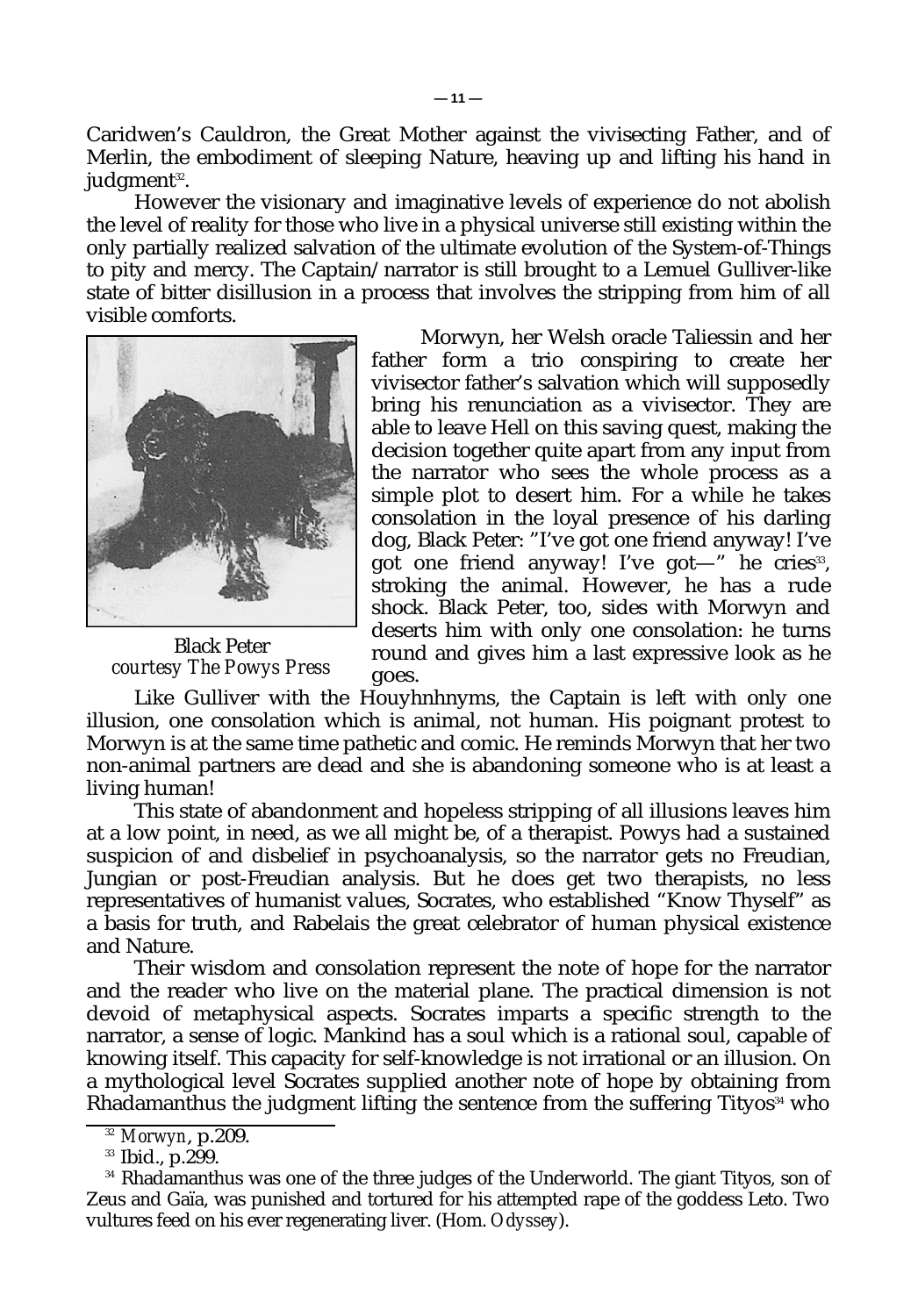then sheds his Tear. The Tear of Tityos supports the possibility for the System-of-Things to be bent upon goodness and mercy. These are realities that can be and are expressed in action and therefore go beyond both Faith and Doubt. We can feel pity and we can act to prevent and relieve suffering—as Socrates and Rabelais do for the Captain. That Tityos sheds a tear is meant as testimony that the cry of the world in suffering is not disregarded. If torment is recognized and its cry heard there is room for hope that the System-of-Things is on the side of pity and hope.



François Rabelais *from Wikimedia Commons*

To Rabelais, the master of the natural and acceptance of the grounding of humanity within nature, is given a vision of cosmic beatitude. The universe has beauty. Rabelais ends on an even more practical note: he is convinced that Morwyn will return and that her devotion to the salvation of her father will not succeed. The fathervivisector will not be able to give up his cruelty. That, for Rabelais, is the Vengeance of God: the loss of Free Will, the retribution of the universe for cruelty is the self-torment of the agent of cruelty. There is no Dantean vision of a redeeming love in this dystopia but an Augustinian sense that cruelty is its own punishment. Collins's Benjulia suf-

fered the same fate.

I have argued that *Morwyn* is a dystopian satire more like Swift or George Orwell or even Samuel Beckett than Collins's *Heart and Science*. I conclude by speculating as to what J.C. Powys's response might have been to the current situation as a way of revealing the continued relevance of *Morwyn*. What is to be said about the relationship between "Heart" and "Science" today? The Antivivisection concern was developed within a social and historical context more than in a psychological or metaphysical context. Nevertheless the Anti-vivisection debate of the late nineteenth century broadened the significance of the movement against live animal experimentation to the opposition of the whole literary/artistic culture against the separation of science from emotions, feelings, empathy and nature.

This 'broadening' has continued to the present time. There is now a significant movement for animal rights, parallel to the movement for human rights. Live experimentation is still a concern, especially the use of animals in the laboratory to advance medical and other research. Questions are continually raised about the necessity for such experimentation and its usefulness since suffering for the animals cannot be avoided and the results have to justify its employment. Concerns for animal welfare have extended to many different contexts: the use of animals in circuses, in sports, the decline in popularity of bull-fighting, are all examples of the intense concern for animal welfare and